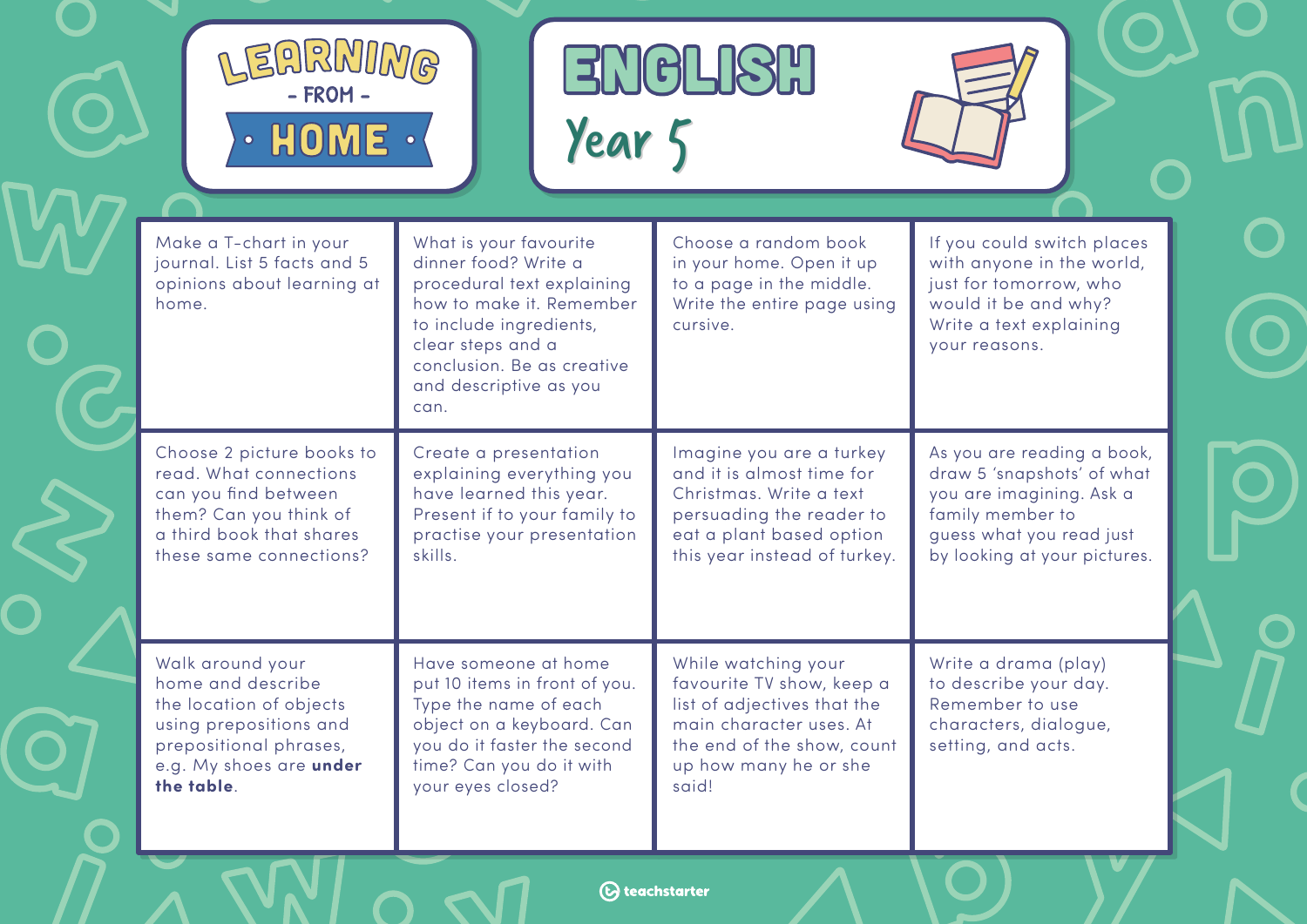

 $HOME \cdot \langle$ EARMIMG

 $\bullet$ 

MOTHS<br>Year 5



 $\bullet$ 

 $\overline{\phantom{0}}$ 

| Use coloured tape to create<br>a Cartesian coordinate<br>system on the floor. The<br>plane needs 7 vertical lines<br>and 7 horizontal lines.<br>Identify the origin. Roll two<br>dice. Plot the point $(\#,\#)$<br>on your coordinate plane<br>using coloured tape. | Choose 6 small objects.<br>Write a number sentence<br>on a piece of paper. Leave<br>one of the terms out, and<br>put an object in its place,<br>e.g. $42 \div \text{apple} = 6$ . How<br>many number sentences<br>can you create?             | Have an adult put a piece<br>of coloured tape on a<br>fan blade. On its slowest<br>speed, count how many<br>rotations it completes in<br>10 seconds. If it continues<br>in this same manner, how<br>many rotations will it<br>complete in 1 week? | Find six chapter books in<br>your home and record<br>the number of pages in<br>each. How many number<br>sentences can you create<br>using these numbers?                                                   |
|---------------------------------------------------------------------------------------------------------------------------------------------------------------------------------------------------------------------------------------------------------------------|-----------------------------------------------------------------------------------------------------------------------------------------------------------------------------------------------------------------------------------------------|---------------------------------------------------------------------------------------------------------------------------------------------------------------------------------------------------------------------------------------------------|------------------------------------------------------------------------------------------------------------------------------------------------------------------------------------------------------------|
| Remove the jacks, queens,<br>kings, and aces from a<br>deck of cards. Turn over<br>two cards and make<br>a two-digit number.<br>Determine if the number<br>is prime or composite.                                                                                   | Create a snack menu using<br>the items in your home.<br>Give each item a price.<br>Keep a record of all of the<br>snacks you eat throughout<br>the week. Calculate the<br>total amount of money<br>you 'spent' on snacks this<br>week!        | Roll a die 4 times and add<br>the numbers together.<br>Repeat 15 times. Create a<br>maths test and answer key<br>using your numbers. Make<br>sure to include number<br>sentences, one-step and<br>two-step word problems,<br>and fractions.       | Calculate the<br>perimeter of your<br>patio/balcony. Assume all<br>patios/balconies on your<br>street or in your building<br>are the exact same size.<br>What is the perimeter of<br>all of them combined? |
| Create two cubes using<br>the cube template. Write<br>a fraction on each side of<br>both cubes. Roll the cubes.<br>Which fraction is greater?<br>What is the sum of the<br>fractions? What is the<br>difference of the fractions?                                   | Roll a die four times. Using<br>the 4 digits, create a<br>decimal to the thousandths<br>place. Do this 10 times.<br>Order the decimals from<br>least to greatest. Then,<br>make 5 comparison<br>statements using $\lt$ , $\gt$ , and<br>$=$ . | Find all of the writing<br>utensils in your home, e.g.<br>pencils, pens, markers,<br>and crayons. Which type<br>has the most? Create a<br>bar graph to represent<br>the data.                                                                     | Roll one die and one of<br>your fraction cubes. Divide<br>the whole number by the<br>fraction. Then divide the<br>fraction by the whole<br>number. Did you get the<br>same answer? Why or why<br>not?      |

**(b)** teachstarter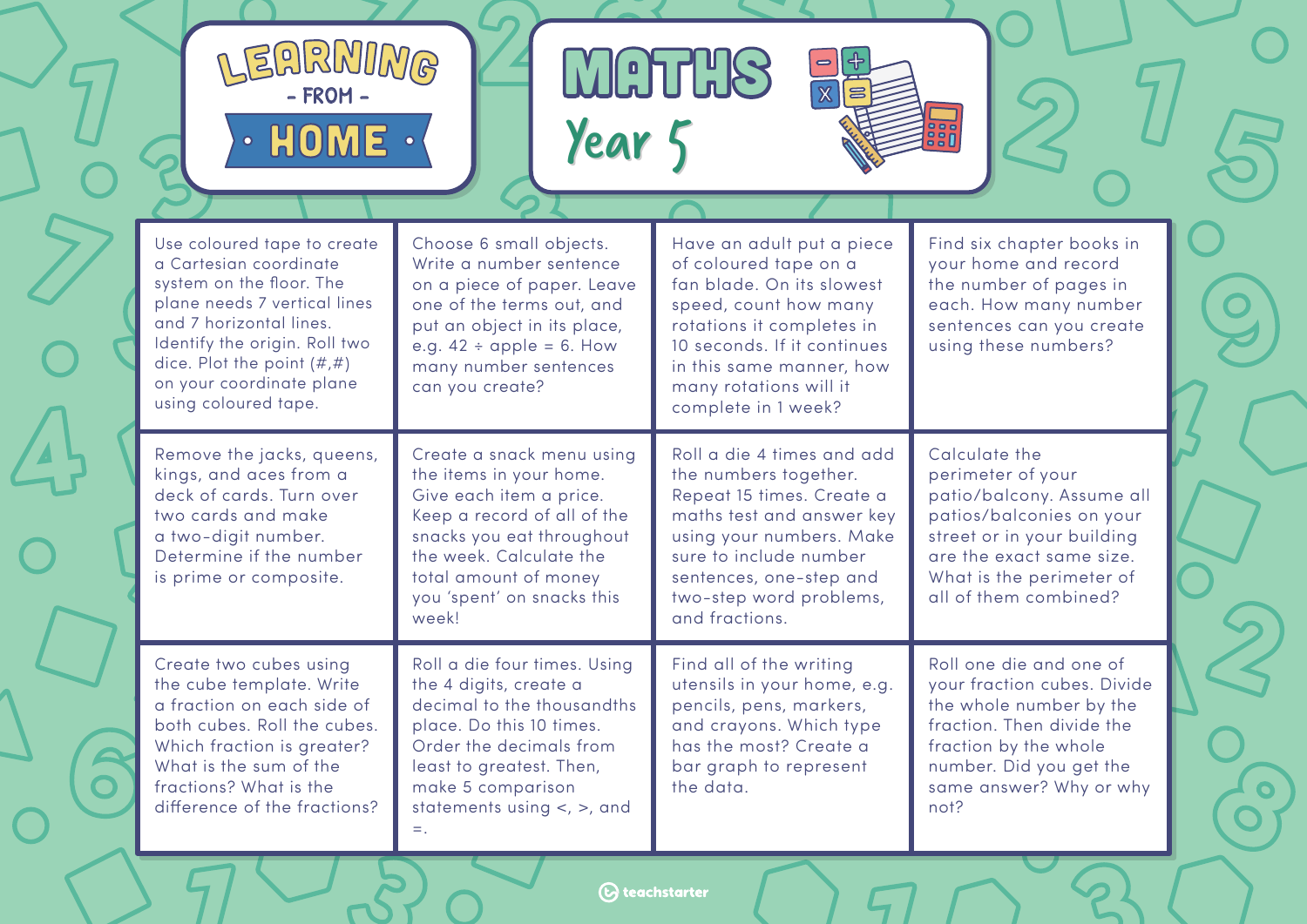| SHIKINILIWG<br>$\cdot$ HOME $\cdot$                                                                                                                | Year 5                                                                                                                                                                                                                                                      | OTHER AREAS                                                                                                                                                                                                                                         |                                                                                                                                                                                                                   |
|----------------------------------------------------------------------------------------------------------------------------------------------------|-------------------------------------------------------------------------------------------------------------------------------------------------------------------------------------------------------------------------------------------------------------|-----------------------------------------------------------------------------------------------------------------------------------------------------------------------------------------------------------------------------------------------------|-------------------------------------------------------------------------------------------------------------------------------------------------------------------------------------------------------------------|
| Create and name a new<br>type of stretch. Make a<br>poster showing how to do<br>the stretch. Tonight, after<br>dinner, teach it to your<br>family. | Create a model of<br>sedimentary rock<br>using objects in your<br>home such as pillows,<br>blankets, etc. Explain<br>to a family member<br>the characteristics of<br>sedimentary rock.                                                                      | Stand up tall and put<br>your arms out to the side.<br>Slowly breathe in and lean<br>to one side, stretching your<br>fingers to the floor. Slowly<br>breathe out while standing<br>back up. Do this for 2<br>minutes, switching sides<br>each time. | Create a map of your<br>neighbourhood. Add in<br>a compass rose. Try to<br>give directions to a family<br>member to navigate the<br>neighbourhood.                                                                |
| Hold a family meeting and<br>discuss how everyone is<br>feeling staying at home<br>for an extended period of<br>time.                              | Make a paper windsock<br>out of a small paper bag,<br>streamers, markers, and<br>any other craft items you<br>may have lying around<br>your house. Hang your<br>windsock outside, and let<br>it blow in the wind.                                           | Measure your bedroom in<br>lunges, bunny hops, and<br>tiptoes. What other ways<br>can you measure it?                                                                                                                                               | Using objects found<br>around your home, e.g.<br>shoelace, piece of yarn,<br>block, etc., create a<br>model of a simple circuit.<br>Demonstrate to a family<br>member the flow of<br>electricity in your circuit. |
| Read a picture book and<br>do 5 star jumps every time<br>you read the word 'and'.                                                                  | Make your own rainstick<br>with an empty paper towel<br>roll. Close one end with<br>paper and a rubber band.<br>Place a loosely crumpled<br>piece of foil and a few<br>spoonfuls of uncooked rice<br>or beans inside the tube.<br>Then, seal the other end. | Create a large tic-tac-toe<br>board on the floor using<br>coloured tape. Choose<br>random objects and play<br>with a family member.                                                                                                                 | Stand in front of a ticking<br>clock. With each tick,<br>alternate touching your<br>head, shoulders, knees,<br>then toes. Do this for 2<br>minutes.                                                               |

 $\bigcap$ 

 $\sqrt{2}$ 

 $h$ A

W

E

<u>K</u>

 $\bigcirc$ 

H

 $\overline{O}$ 

 $\curvearrowright$ 

60%

*O* teachstarter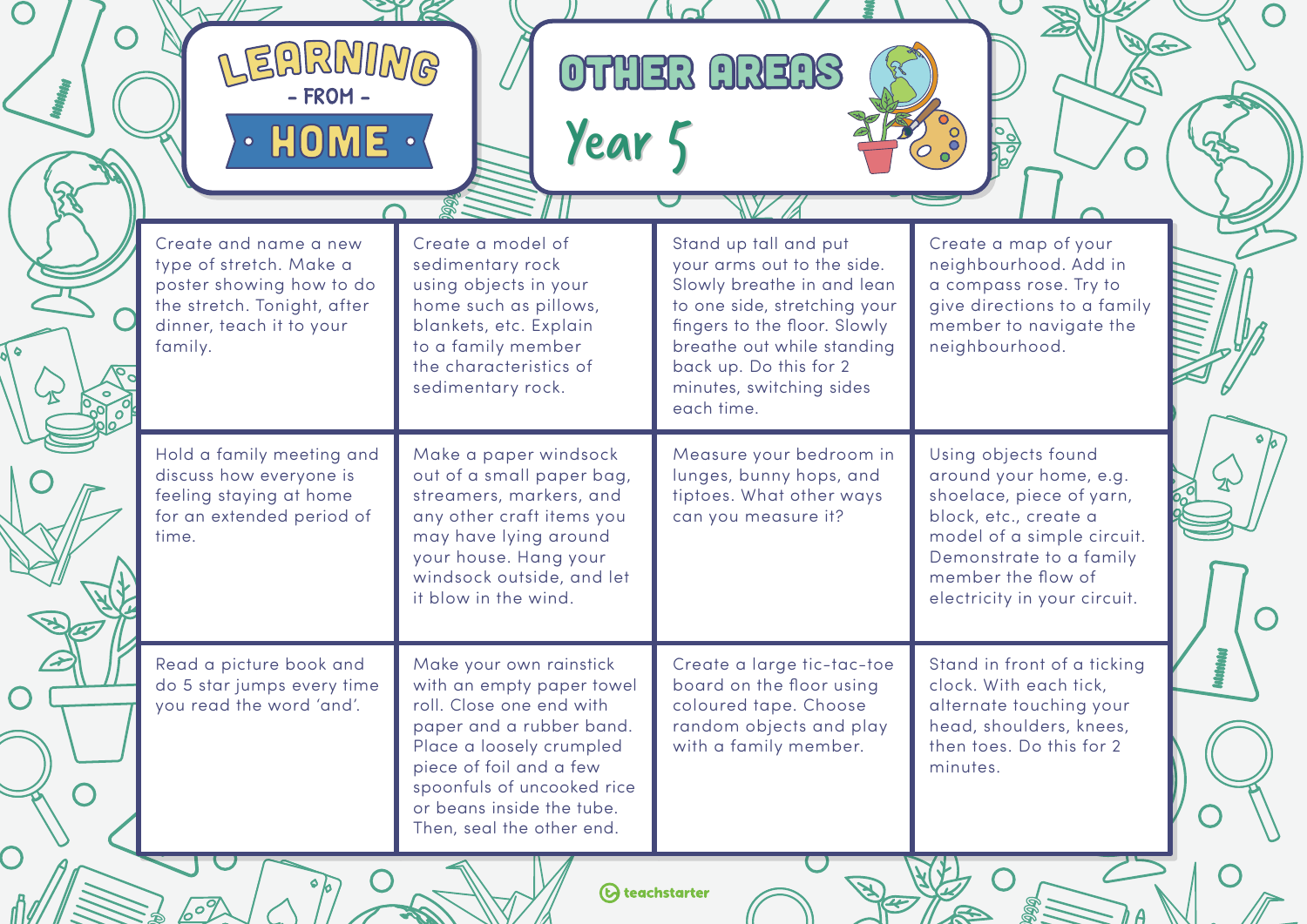*Name:*



*Topic:*

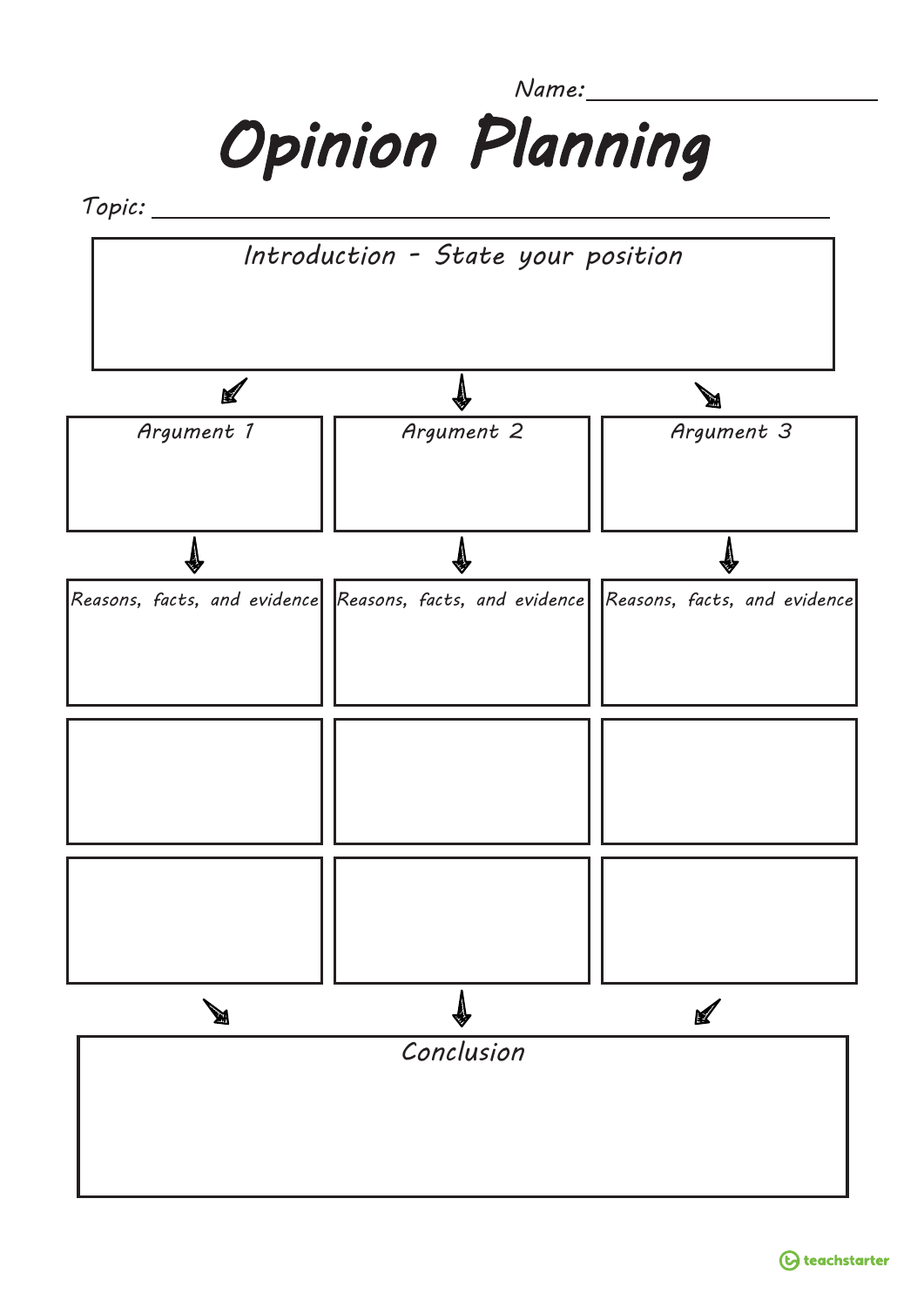|                   | Date: __________________                                                         |
|-------------------|----------------------------------------------------------------------------------|
|                   |                                                                                  |
|                   | ,我们也不会有什么。""我们的人,我们也不会有什么?""我们的人,我们也不会有什么?""我们的人,我们也不会有什么?""我们的人,我们也不会有什么?""我们的人 |
|                   |                                                                                  |
| <b>Character:</b> | ,我们也不会有什么。""我们的人,我们也不会有什么?""我们的人,我们也不会有什么?""我们的人,我们也不会有什么?""我们的人,我们也不会有什么?""我们的人 |
|                   |                                                                                  |
| <b>Character:</b> |                                                                                  |
|                   |                                                                                  |
| <b>Character:</b> |                                                                                  |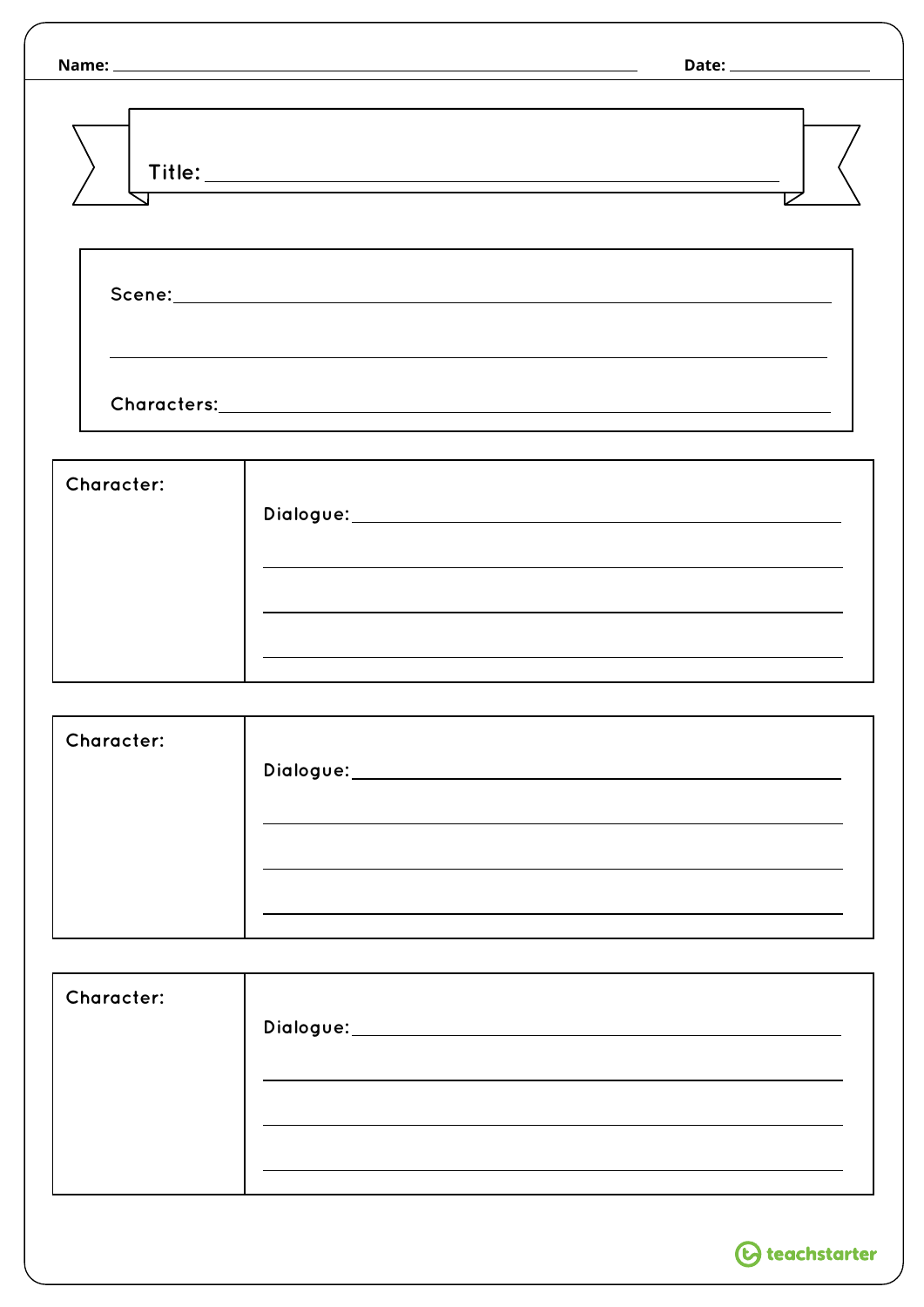|                   | Date: ___________________ |
|-------------------|---------------------------|
|                   |                           |
| <b>Character:</b> |                           |

| <b>Character:</b> |                                |
|-------------------|--------------------------------|
|                   | Dialogue:_____________________ |
|                   |                                |
|                   |                                |
|                   |                                |
|                   |                                |

| <b>Character:</b> |                                            |
|-------------------|--------------------------------------------|
|                   | Dialogue:_________________________________ |
|                   |                                            |
|                   |                                            |
|                   |                                            |
|                   |                                            |

| <b>Character:</b> |                               |
|-------------------|-------------------------------|
|                   | Dialogue:____________________ |
|                   |                               |
|                   |                               |
|                   |                               |
|                   |                               |

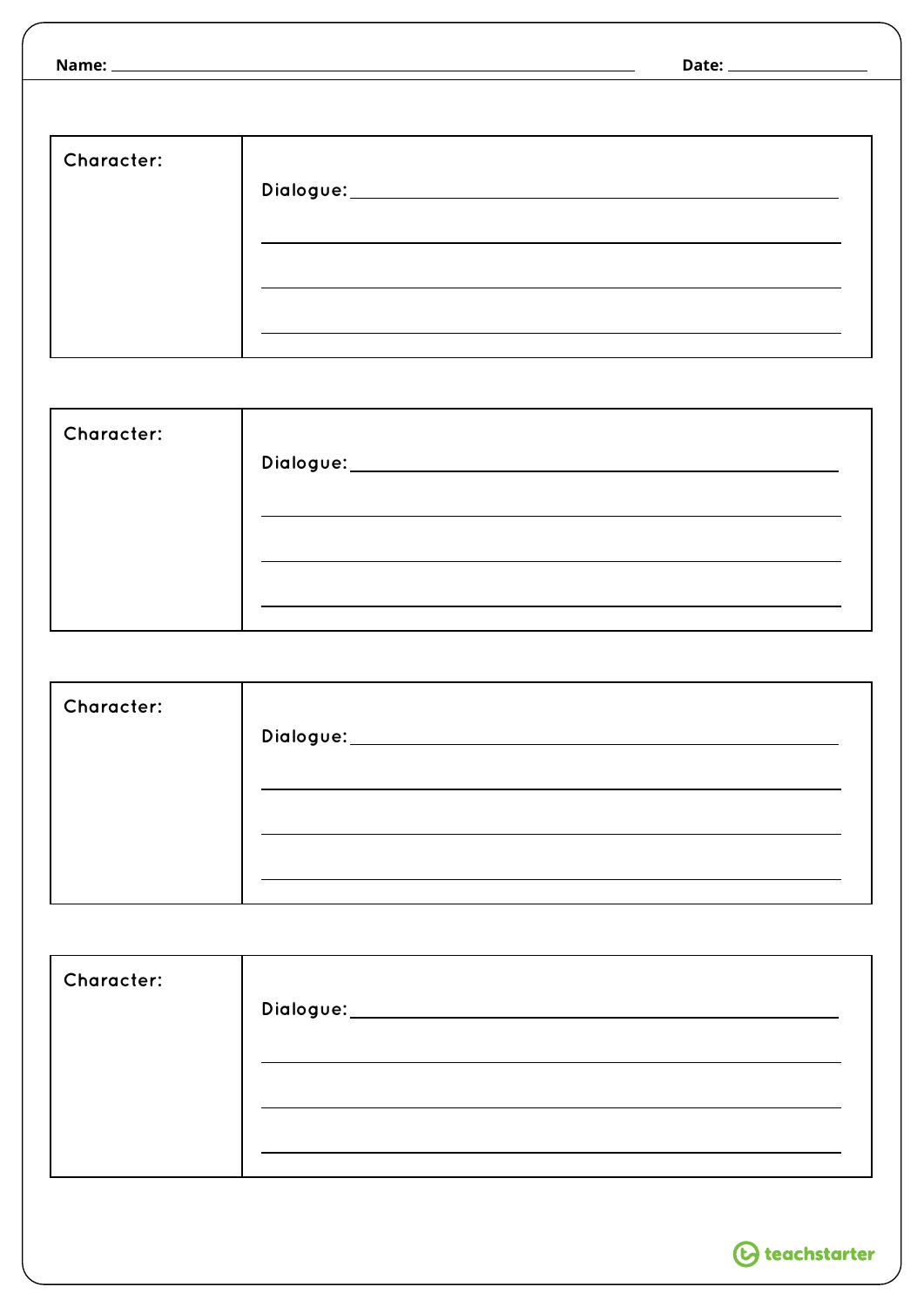**Name Date**

## **Simple Procedure Text Writing Scaffold**

## Title

Materials/Equipment/Ingredients

## **Steps**

| schn             |                         |
|------------------|-------------------------|
| $\overline{1}$ . | 2.                      |
|                  |                         |
|                  |                         |
|                  |                         |
|                  |                         |
|                  |                         |
| 3.               | 4.                      |
|                  |                         |
|                  |                         |
|                  |                         |
|                  |                         |
|                  |                         |
| WRITING          | <b>(b)</b> teachstarter |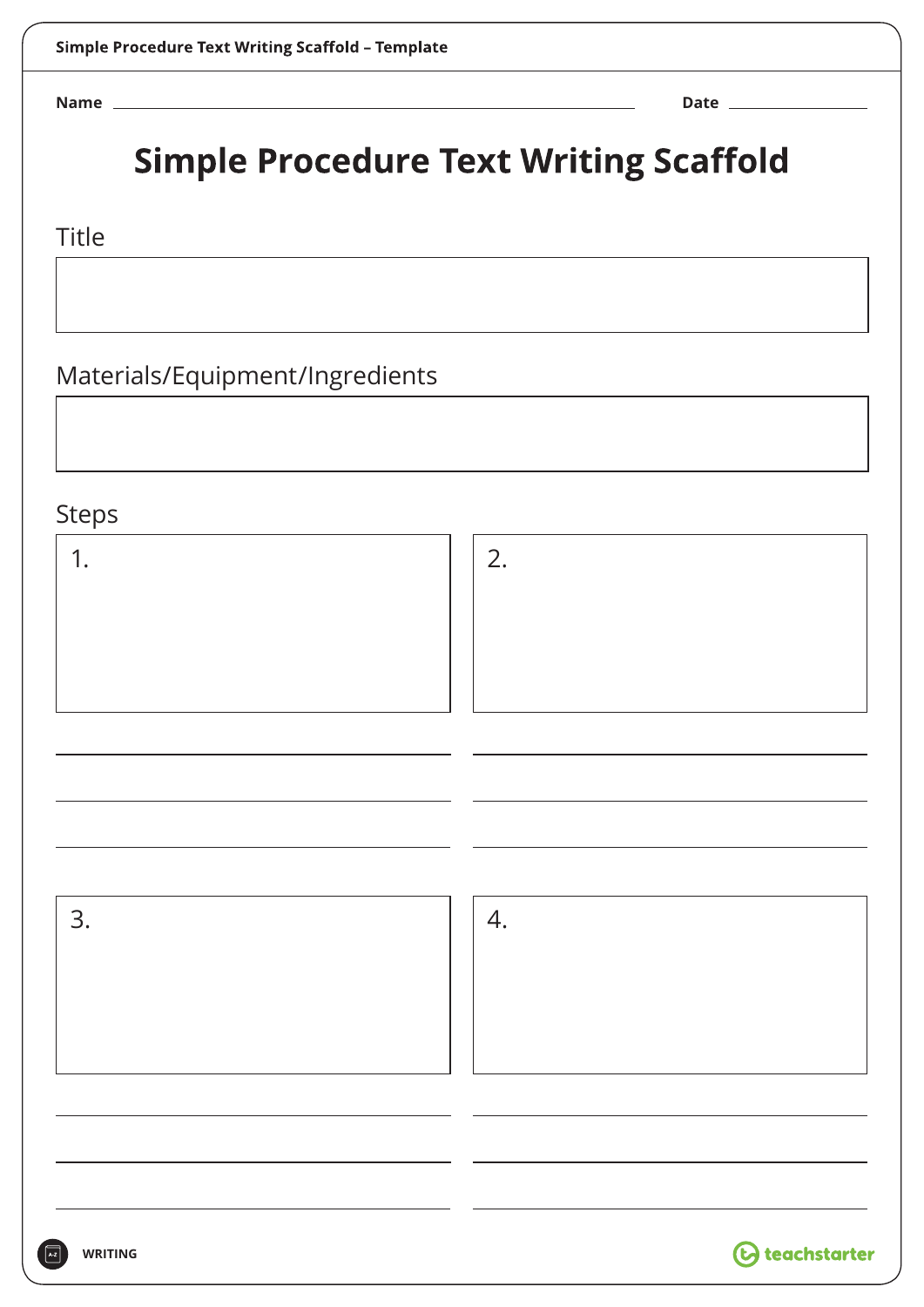